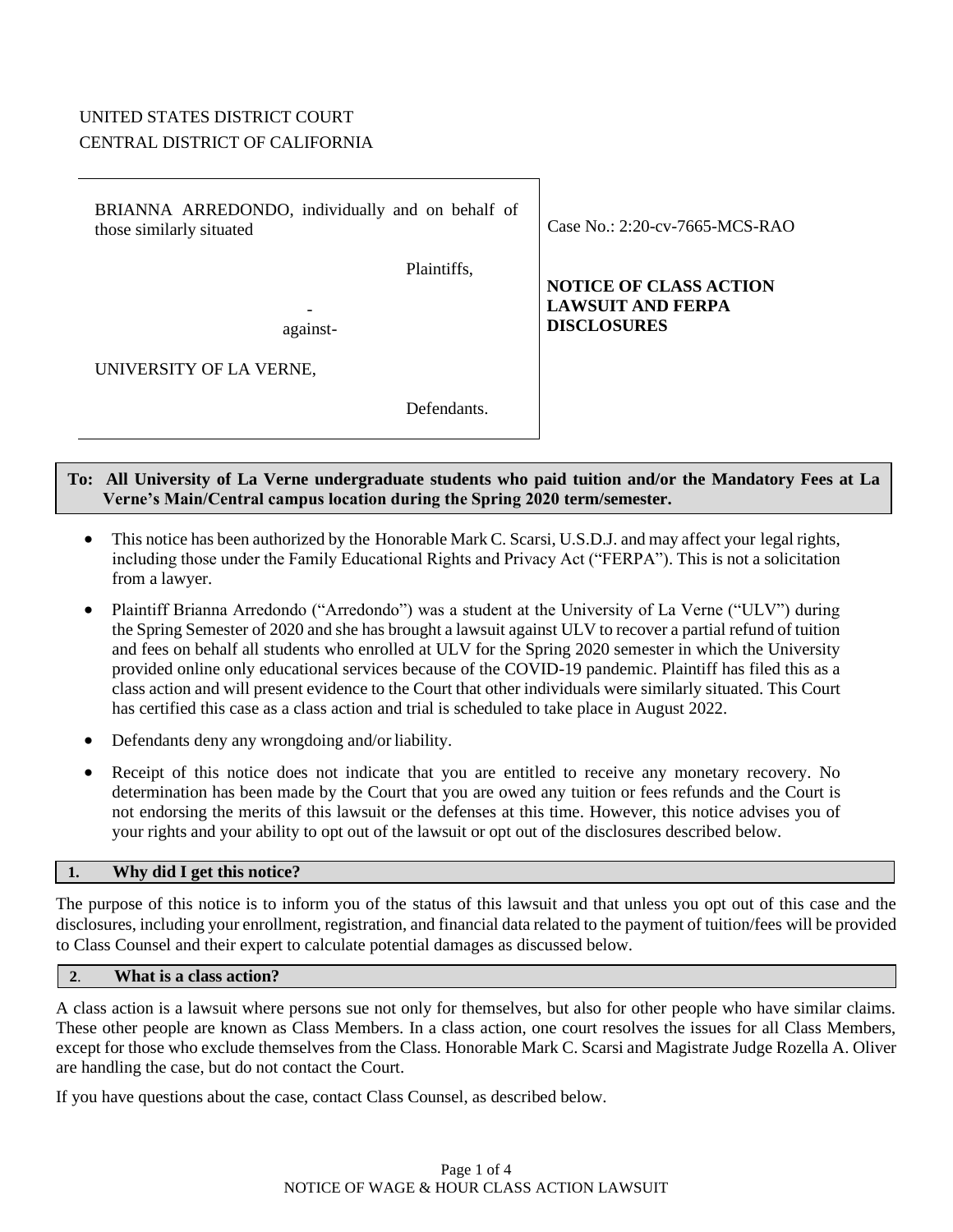### **3. How do I join this lawsuit?**

If you were enrolled as a student at La Verne's Main/Central campus as an undergraduate during the Spring 2020 semester you are a member of the Class, and do not need to do anything to join this lawsuit. It is suggested that you speak with Class Counsel, including the attorneys and legal staff at Leeds Brown Law, P.C., The Sultzer Law Group, P.C., Charon Law, and Shoop A Professional Law Corporation. Their contact information is included in the chart below.

### You can also visit **www.lavernetuitionrefund.com**

You are still eligible to be a member of this class action even if you are still enrolled at ULV, and your participation will not impact your academic progress.

## **4. How do I exclude myself from this lawsuit and from the disclosure of protected information?**

If you wish to opt-out and be excluded from the Class, then you must take steps to exclude yourself from this case. If you intend to exclude yourself, you must mail a written, signed statement to Class Counsel (for example, "I opt out of this University of La Verne Refund lawsuit") by visiting www.lavernetuitionrefund.com, by email or facsimile sent to Arredondo v. University of La Verne, c/o CPT Group, Inc., 50 Corporate Park; Irvine, CA 92606; Fax 1-949-419-3446; Email: lavernetuitionrefund@cptgroup.com.

If you decide to exclude yourself from this lawsuit, you may not be eligible to receive any benefits in the event that a settlement or judgment is obtained.

Additionally, this notice is provided to you to advise you that some of the financial information is covered by the Family Educational Rights and Privacy Act ("FERPA") and will be disclosed to allow Class Counsel and their expert to formulate the potential amount of damages that may be owed to students like you  $-i$  Plaintiff succeeds in this lawsuit and it becomes a class action.

In accordance with FERPA, the following information will be released as early as April 13, 2022, as it was ordered by Judge Scarsi in this case, unless you provide written notice objecting to its disclosure to: Arredondo v. University of La Verne; c/o CPT Group, Inc.; 50 Corporate Park; Irvine, CA 92606 by April 13, 2022:

- Name, contact information, and email address
- Dates of Attendance
- Classes Taken During Spring 2020 and Jan. 2020 Interterm
- Major
- Graduation and Enrollment Dates
- Academic Transcript
- Hours Enrolled during Spring 2020 Semester including during the Jan. 2020 Interterm
- Full time or part time student status
- Location of Enrollment (i.e. Main Campus, Online, Regional Campus)
- Tuition Assessed
- Tuition Paid (including method of payments)
- Fees Assessed
- Fees Paid (including method of payments)
- Amount of Scholarships, Grants, Loans, and Emergency Relief Funds
- or other similar information authorized by the Court to be released.

In deciding whether to object or decline disclosure, you should know that Plaintiff and her attorneys have agreed to use your information only for purposes of this lawsuit and agreed not to disclose your information to anyone outside of it, except for its experts – or presenting it to the Court and potentially a jury.

If Class Counsel does not receive this information, then they may not be able to calculate damages or be able to prove your case without it. If you want to limit the disclosure of materials, then contact Class Counsel at 516.873.9550 and 212-969- 7810 or visit www.lavernetuitionrefund.com.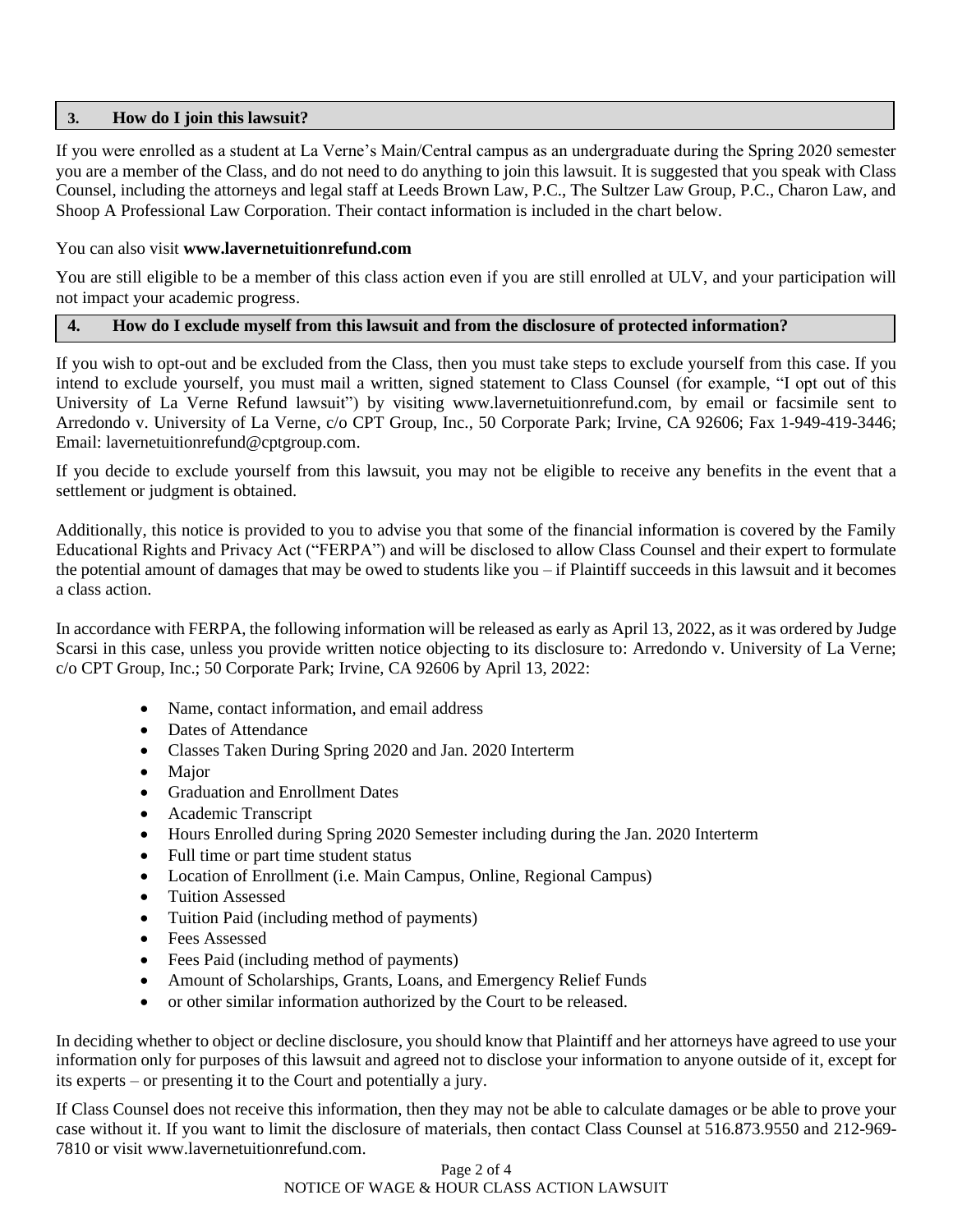### **5**. **If I don't exclude myself from this lawsuit, can I sue Defendants for the same thing later?**

If you do not exclude yourself from this lawsuit, you give up any rights to sue Defendants for the breach of contract claims brought in this case or potentially those which could have been brought in this case, or in the future in the event there is a change in existing law.

However, if you exclude yourself from this lawsuit, you have the right to bring a similar lawsuit on your own behalf.

#### **6. Do I need to appear at the Trial? Can I be retaliated against if I am still enrolled at La Verne?**

No. You can appear at the trial without any fear of being retaliated against by your school. If you would like to testify at the trial about your experience then contact Class Counsel to arrange that, but there is no obligation that you testify or be present. Additionally, if you feel threatened or harassed from participating in this case, please contact Michael Tompkins at 516.873.9550 or Mindy Dolgoff at 551-370-8776.

#### **7. Do I have a lawyer in this case?**

The law firms of Leeds Brown Law, P.C., The Sultzer Law Group, Charon Law at, and Shoop A Professional Law Corporation at have been designated as legal counsel to represent you and the other Class Members. These lawyers are called Class Counsel.

| Michael A. Tompkins, Esq.       | Perry L. Segal (State Bar No. 250947) |
|---------------------------------|---------------------------------------|
| Jeffrey K. Brown, Esq.          | <b>CHARON LAW</b>                     |
| LEEDS BROWN LAW, P.C.           | 303 Twin Dolphin Drive, Suite 600     |
| One Old Country Road, Suite 347 | Redwood City, California 94065-1422   |
| Carle Place, NY 11514           | $(650)$ 542-7935                      |
| Telephone: (516) 873-9550       | perry.segal@charonlaw.com             |
| mtompkins@leedsbrownlaw.com     |                                       |
| jbrown@leedsbrownlaw.com        | David R. Shoop, Esq. (SBN 220576)     |
|                                 | Thomas S. Alch, Esq. (SBN 136860)     |
| Mindy Dolgoff, Esq.             | <b>SHOOP   A PROFESSIONAL LAW</b>     |
| Jason Sultzer, Esq.             | <b>CORPORATION</b>                    |
| THE SULTZER LAW GROUP P.C.      | 9701 Wilshire Blvd., Suite 950        |
| 270 Madison Avenue, Suite 1800  | Beverly Hills, California 90212       |
| New York, NY 10016              | Telephone: (310) 620-9533             |
| Telephone: (212) 969-7810       | David.shoop@shooplaw.com              |
| sultzerj@thesultzerlawgroup.com | Thomas.alch@shooplaw.com              |
| dolgoffm@thesultzerlawgroup.com |                                       |
|                                 |                                       |

If you have questions about the case you can also email **mtompkins@leedsbrownlaw.com** or **dolgoffm@thesultzerlawgroup.com** – or visit www.lavernetuitionrefund.com

Any attorney fees owed to Class Counsel will be paid out of any recovery that is obtained. If there is a recovery, the fees may be part of a settlement obtained or money judgment entered in favor of Plaintiffs, or may be ordered by the court to be paid by the Defendant, or may be a combination of both. If you are represented by Class Counsel and Plaintiff does not recover anything in this lawsuit, **you will not have to pay any attorneys' fees**. You can elect to hire your own counsel if you would like, but you would need to make financial arrangements with that attorney.

Class Counsel will be making strategic decisions about the trial and the presentations of evidence, so that if you feel like you have relevant information pertaining to the educational services that were provided during the Spring 2020 semester and those you reasonably believed would be provided, please contact Michael Tompkins at 516.873.9550 or Mindy Dolgoff at 551-370-8776 such that arrangements can be made to ensure that your testimony or evidence can be considered as part of trial.